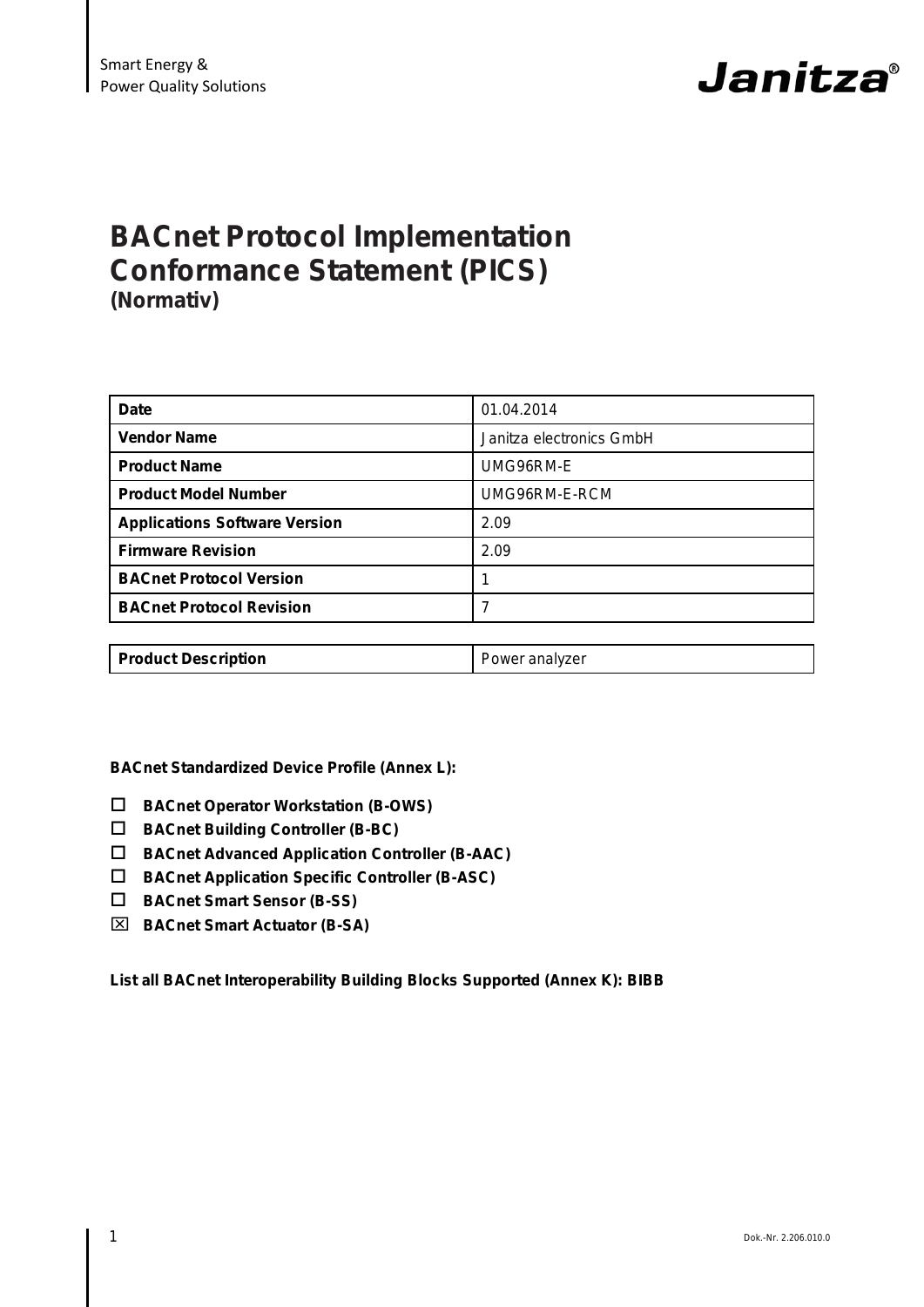

| <b>Data Sharing</b> | Event & Alarm<br><b>Management</b> | <b>Device &amp; Network Management</b> |
|---------------------|------------------------------------|----------------------------------------|
| DS-RP-B             |                                    | DM-DDB-B                               |
| DS-RPM-B            |                                    | DM-DOB-B                               |
| DS-WP-B             |                                    | DM-TS-B                                |
| DS-COV-B            |                                    | DM-UTC-B                               |
|                     |                                    |                                        |
|                     |                                    |                                        |
|                     |                                    |                                        |
|                     |                                    |                                        |
|                     |                                    |                                        |

### **Segmentation Capability:**

□ Segmented requests supported Window Size \_\_\_\_\_\_\_

□ Segmented responses supported Window Size \_\_\_\_\_\_\_\_

## **Standard Object Types Supported:**

| Object-Type          | Object-Type<br><b>Supported</b> | <b>Optional Properties Supported</b>                                                                                                       |
|----------------------|---------------------------------|--------------------------------------------------------------------------------------------------------------------------------------------|
| Analog Input         | ⊠                               | Description, COV Increment                                                                                                                 |
| Analog Value         | ⊠                               | Description, Priority_Array, Relinquish_Default,<br>COV Increment                                                                          |
| <b>Binary Input</b>  | ⊠                               | Description                                                                                                                                |
| <b>Binary Output</b> | ⊠                               | Description                                                                                                                                |
| <b>Binary Value</b>  | $\vert x \vert$                 | Description, Priority_Array, Relinquish-Default                                                                                            |
| Device               | ⊠                               | Location, Description, Max_Segments_Accepted, Local-<br>Date, Local_Time, UTC_Offset,<br>Daylight_Savings_Status, Active_COV_Subscriptions |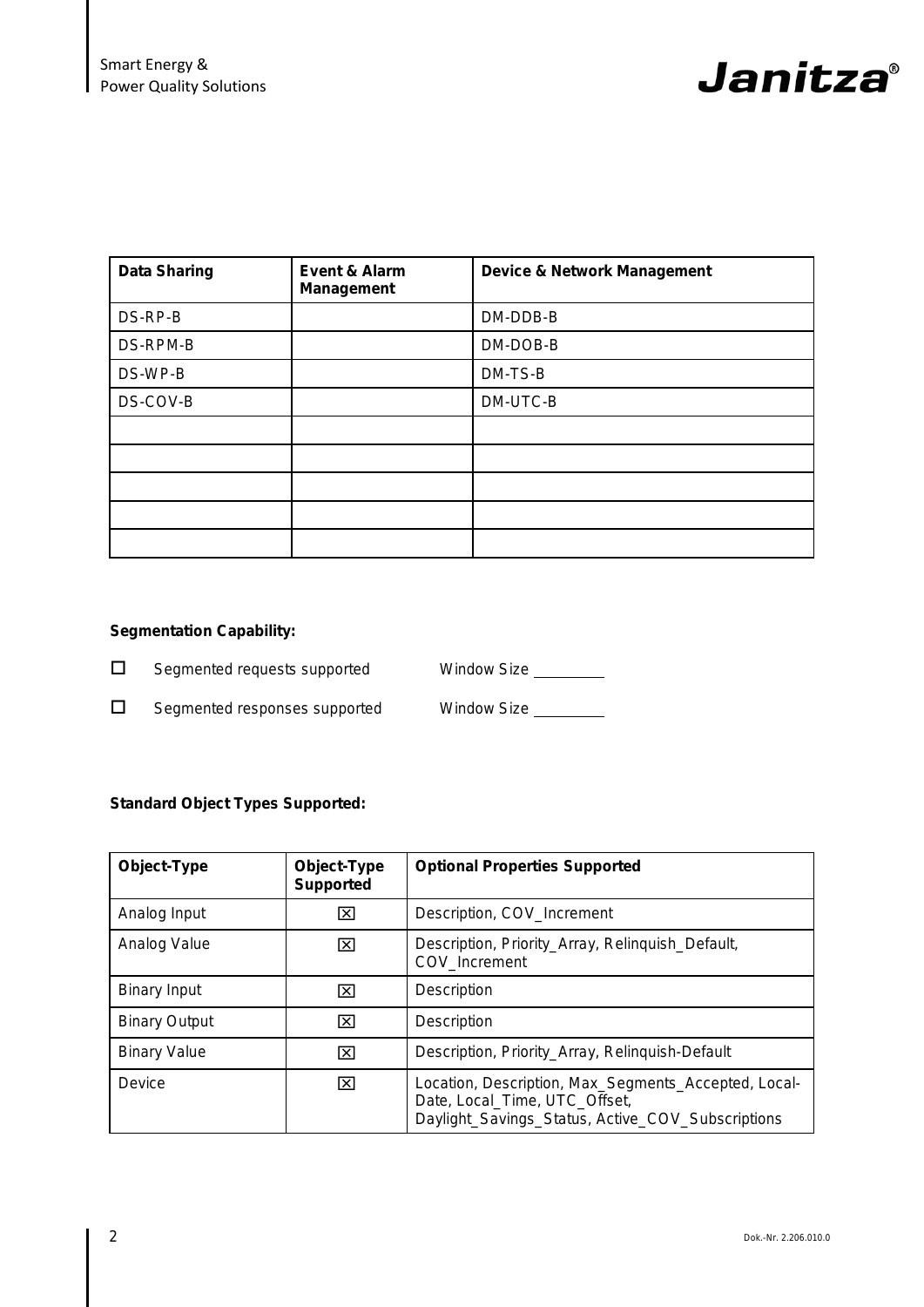# Janitza®

Comment:

All measurements in the device have the Analog Input type. All other Float-Values are Analog Values. Digital-In/Outputs have Binary Input/Output type. The set of objects available through BACnet is customized by the customer with external Software (GridVis) using the Modbus configuration interface.

#### **Data Link Layer Options:**

- BACnet IP, (Annex J)
- BACnet IP, (Annex J), Foreign Device
- $\Box$  ISO 8802-3, Ethernet (Clause 7)
- $\Box$  ANSI/ATA 878.1, 2.5 Mb. ARCNET (Clause 8)
- $\Box$  ANSI/ATA 878.1, RS-485 ARCNET (Clause 8), baud rate(s)
- □ MS/TP master (Clause 9), baud rates : 9.6, 19.2, 38.4, 57.6, 115.2, 921.6kB/s
- □ MS/TP slave (Clause 9), baud rates : 9.6, 19.2, 38.4, 57.6, 115.2, 921.6kB/s
- $\square$  Point-To-Point, EIA 232 (Clause 10), baud rate(s):
- $\Box$  Point-To-Point, modem, (Clause 10), baud rate(s):
- □ LonTalk, (Clause 11), medium:
- □ Other:

#### **Device Address Binding:**

Is static device binding supported? (This is currently necessary for two-way communication with  $MS/TP$  slaves and certain other devices.)  $\Box$  Yes  $\Box$  No

#### **Networking Options:**

- $\Box$  Router, Clause 6 Routes packets between a physical LAN and one virtual LAN
- □ Annex H, BACnet Tunneling Router over IP
- BACnet/IP Broadcast Management Device (BBMD)

| Does the BBMD support registrations by Foreign Devices? | $\Box$ Yes | $\Box$ No |
|---------------------------------------------------------|------------|-----------|
|---------------------------------------------------------|------------|-----------|